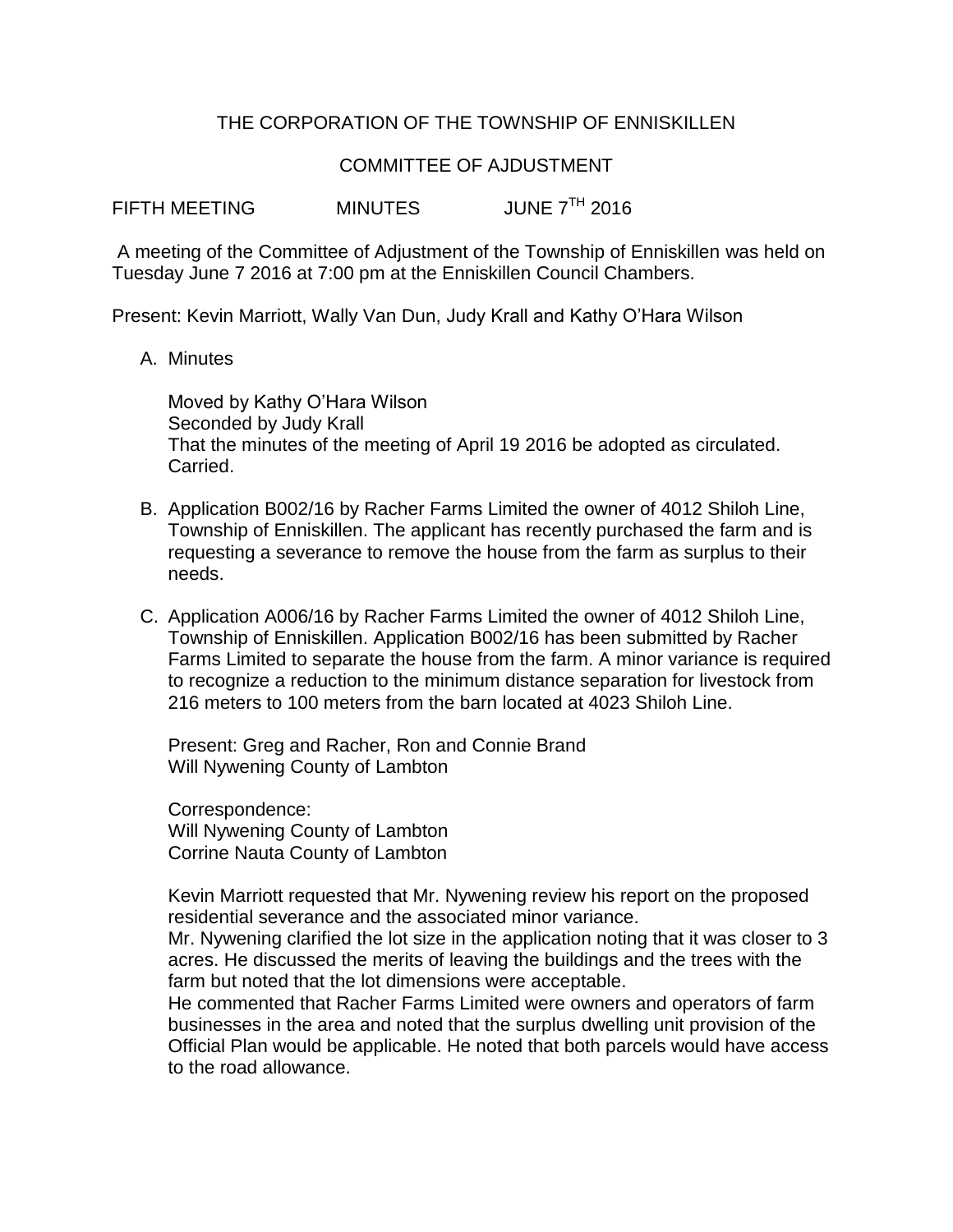Mr. Nywening discussed the nature of the minor variance. He reviewed the livestock building on the Brand farm as well as the past current and potential future use. He noted that currently the barn was used to house 120 sheep and store equipment. He noted that MDS was designed to provide buffer for odours. The land area of the Brand farm generated an MDS setback of 244 meters. The use of the building for 50 cow/calf and 50 sheep would generate an MDS setback of 152 meters. The actual use of the building with 120 sheep would generate a setback of 99 meters.

Mr. Nywening noted that the livestock operation on the Brand property would be able to expand.

Mr. Nywening noted that the MDS impacts on the expansion of the Brand farm would not be any different whether the house was on a separate lot or on the farm.

Mr. Brand noted that he wanted assurances that the severance would not impact the future of his livestock operation.

Mr. Nywening confirmed that the separation of the house from the farm would not impact the livestock operation on Mr. Brand's farm.

Mrs. Brand requested a copy of the decision of the Committee.

Moved by Kathy O'Hara Wilson Seconded by Judy Krall That severance application B002/16 be approved subject to conditions.

Conditions:

- 1. That a copy of the deed and survey in a form suitable for registration be deposited with the Secretary Treasurer.
- 2. That a fee of \$250.00 be paid to the Township of Enniskillen by cash or certified cheque.
- 3. That all conditions are to be fulfilled within one year of the notice of decision of this consent. The certificate of consent required by Section 53(42) of the Planning Act must be obtained within one year after notice of decision of this consent.
- 4. That the applicants at their expense install adequate access to the retained and severed properties as determined by the Township Road Superintendent.
- 5. That a fee of \$75.00 be made payable to the County of Lambton for septic inspection of the lot.
- 6. That the Municipal Engineer prepare amendments to all Drainage Act reports assessing the severed lot and the retained lot for their appropriate share of future maintenance of any municipal drain. The applicants agree to the assessments.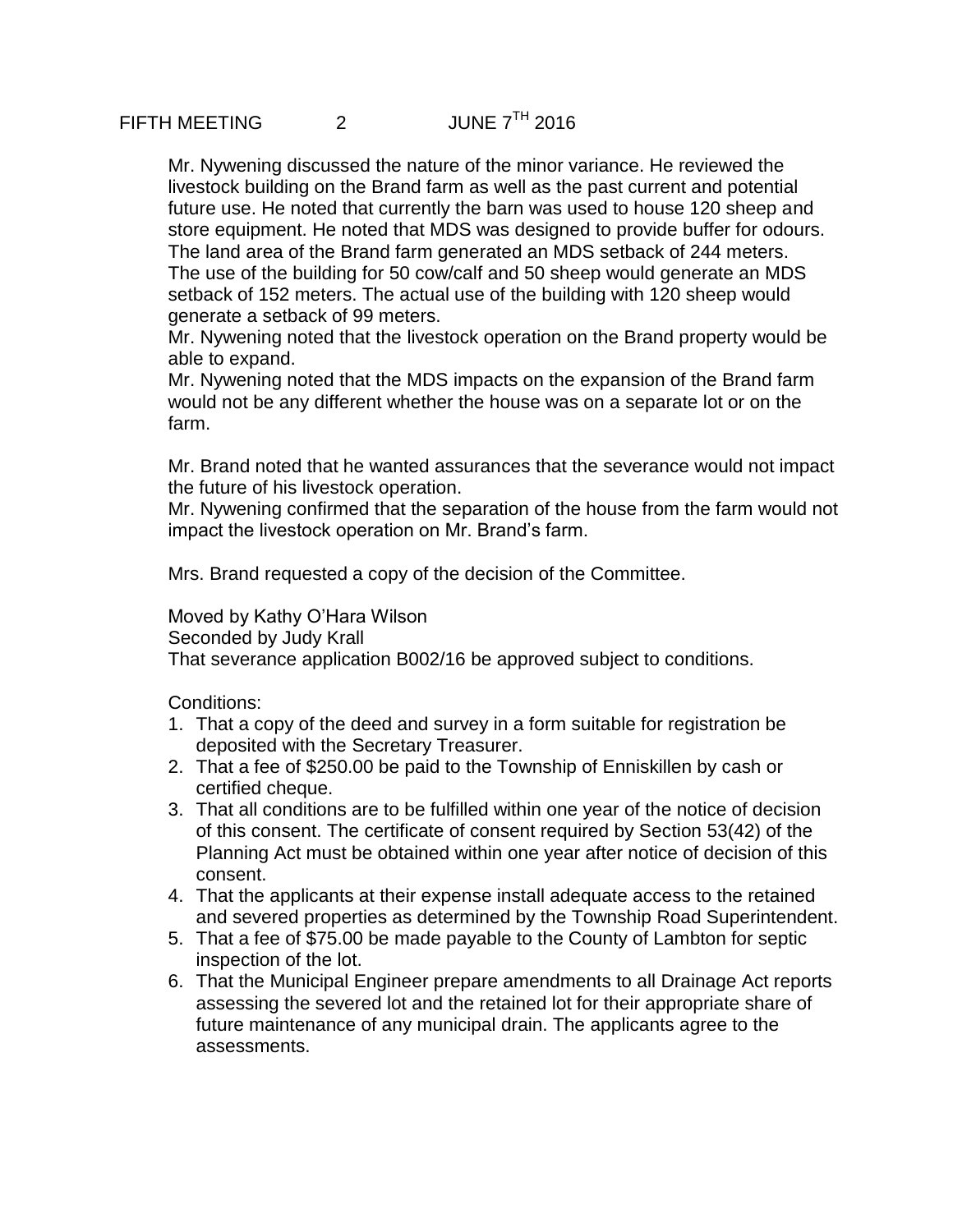## FIFTH MEETING 3 JUNE 7<sup>TH</sup> 2016

- 7. That the retained farmland be rezoned to prohibit the construction of a dwelling unit.
- 8. That a parks dedication fee of \$1,000 be paid to the Township of Enniskillen.
- 9. That a minor variance be obtained to recognize a reduction in the minimum distance separation from the dwelling and the livestock barn on 4023 Shiloh Line.

Reasons: That the application complies with the surplus dwelling policy of the Township Official Plan.

Moved by Wally Van Dun

Seconded by Kathy O'Hara Wilson

That minor variance application A006/16 be approved reducing the minimum distance separation to 100 meters between the proposed residential lot and the livestock barn located at 4023 Shiloh Line. Carried.

Conditions:

1. That the potential types of livestock that may be housed in the livestock facility at 4023 Shiloh Line is not limited to sheep, but includes beef cattle and any other livestock type that would comply with the Zoning Bylaw.

Reasons:

- 1. The proposed severed house is located far enough away so that the livestock facility has considerable flexibility to expand without the need for a variance.
- 2. That the variance is minor in nature, appropriate for the development of the land meets the general purpose and intent of the Official Plan and Zoning Bylaw.
- D. Application A007/16 by Jim and Sandra Krall the owners of 4748 Rokeby Line, Township of Enniskillen. The applicants propose to construct a garage on the farm. A minor variance is required to recognize a reduction to the front yard setback of Bylaw 58 of 2015 Table A from 30 meters to approximately 24 meters.

Present: Jim and Sandra Krall

Correspondence: Will Nywening County of Lambton Corrine Nauta County of Lambton

Mr. Nywening reviewed his report on the proposed minor variance. He reported that the Township of Enniskillen front yard setback in rural areas was larger than